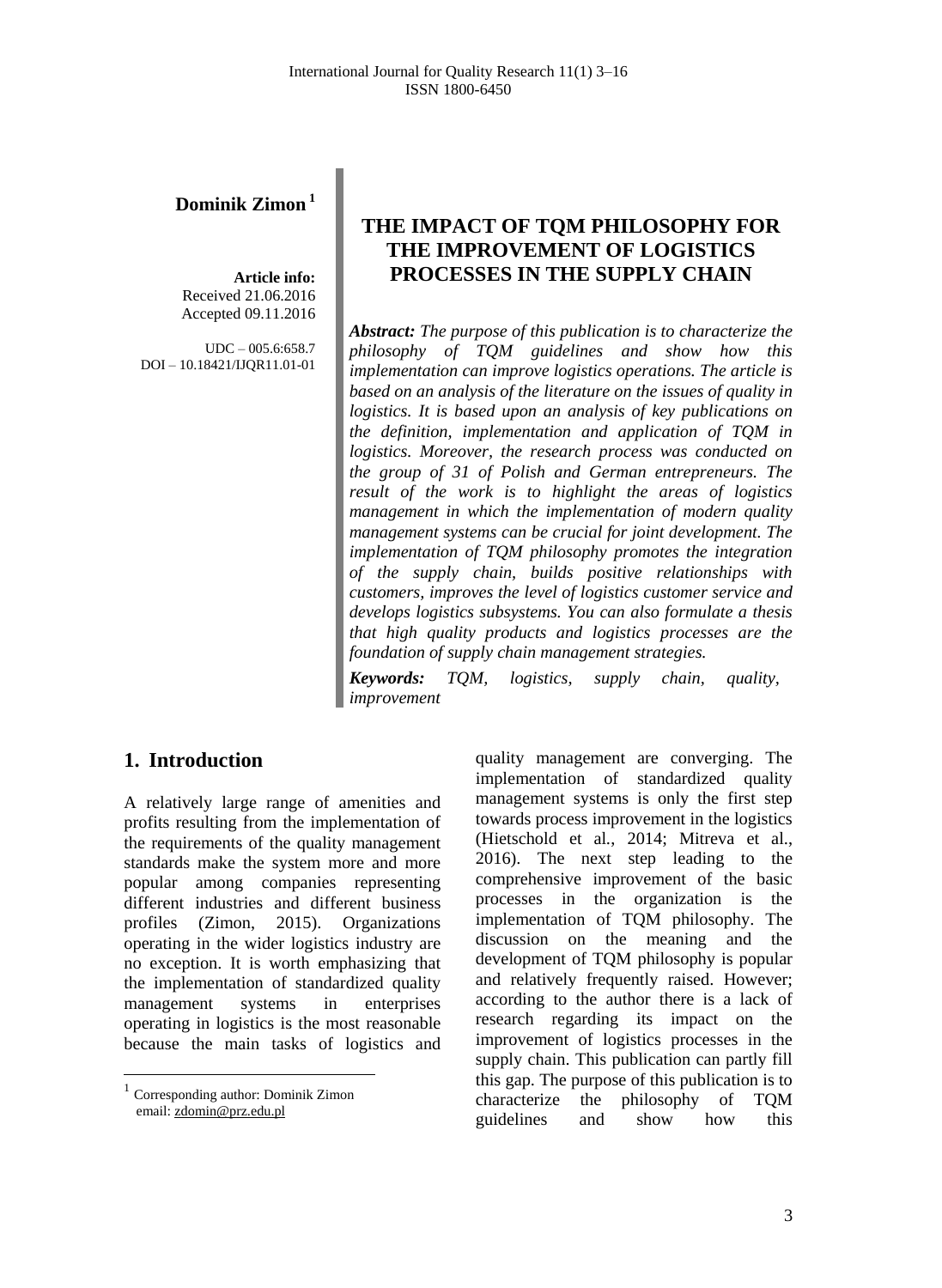

implementation can improve logistics operations in supply chain. For this purpose author reviewed the literature concerning the relation between TQM and logistics. The research process was conducted on a group of 31 Polish and German companies. The author also attempted to develop a model of total quality management in the supply<br>chain. The model can serve as an chain. The model can serve as an introduction and help in proper implementation of TQM philosophy in the supply chain.

## **2. TQM definition – review of the literature**

One of the most outstanding characteristics of TQM literature is the lack of a consensus on a TQM definition (Coleman and Douglas, 2003; García-Bernal and García-Casarejos, 2014; Zelbst et al*.*, 2010; Philip and McKeown, 2004). There is neither a unique theoretical formulation nor a final list of practices therewith associated. Many researchers agree on the significant difficulty they find at attempting to define the principles, practices and elements required for quality implementation (Fuentes et al*.*, 2006). TQM first took its roots in improving quality of physical products, as the measurement of quality performance of such products was easier. Subsequently, TQM found its strongest root not merely in improving the quality performance of products, but in organizational transformation specifically in bringing about the cultural change, in improving employees morale and in facilitating an empowering working climate for attaining excellent human performance.

The philosophy of TQM is important to any organization as it is to manufacturing because it competes more effectively for profound growth and sustains more consistently in the context of continuous change and ever expanding competition have become overwhelming and all pervasive concerns for all types of enterprises (Al-Dhaafri and Al-Swidi, 2016; Zimon, 2016a,

2016b, Zimon et al., 2016). TQM focuses on the integration and coordination of all activities in a work process and aims at an continuous improvement in quality (Brown, 2013). Quality means not merely the quality of end products but the quality of all kinds of means such as: data, information, decision, objectives, strategy, people, materials, machinery, systems etc. (Mohanty and Lakhe, 2008). On a similar note speak Veek et al*.*, (2007) claiming that TQM is concerned with the control of quality. Statistical process control is a key aspect of this approach, but TQM goes further than this. The production process is considered as one integrated system in which each successive department or employee is the "customer" of the previous one in the process. Each customer, whether internal or external, must be happy. The same opinion is Luburić (2011) recognizing that TQM is a philosophy whose underlying premises are continual improvements and efforts to be made by all employees in an organisation to understand, meet and exceed requirements, needs and expectations of clients.

TQM can be explained in the following way:

- total every person in the company is committed to a broadlyunderstood quality (if only possible, so are the customers and suppliers),
- quality customer expectations are entirely fulfilled,
- management managers at every level, especially the highest, support and actively d in implementing a pro-quality corporate culture.

On the other hand Fawcett (2000) argues that the TQM is a process that focuses on the people in an organization and on empowering them to "get it right first time". The product of successful TQM is a consistent performance to customer expectations. Quality management should never be confused with standards such as ISO 9001 that focuses on procedures. Such standards mainly underpin TQM but their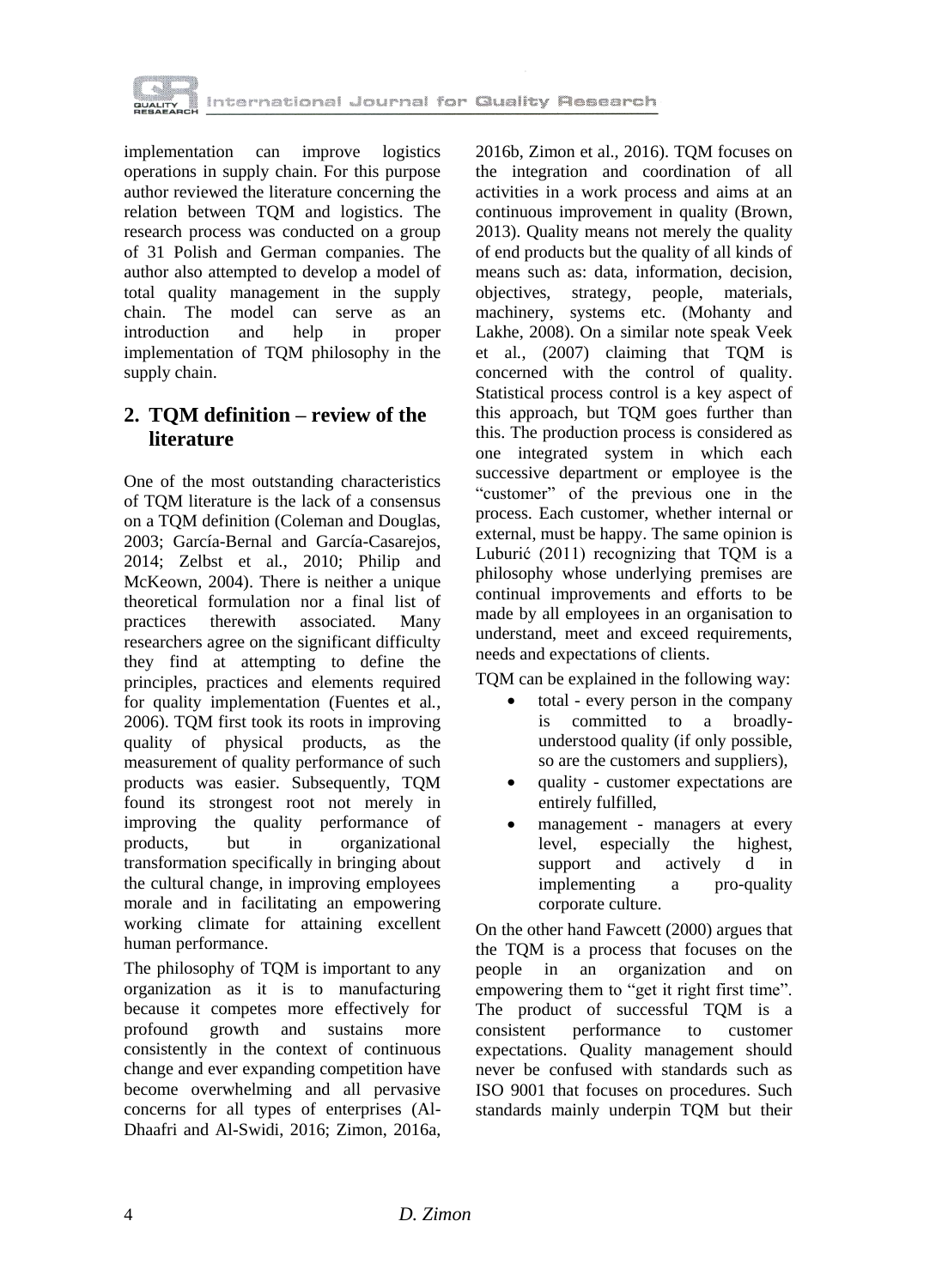main weakness is that whilst they can deliver consistent performance to set procedures that performance is not necessarily to customer expectations. In other words, if the procedures deliver mediocrity then the standards will ensure consistent mediocrity.

The above mentioned theories are only a part of the definitions which are included both in domestic and foreign literature. They show that TQM is undoubtedly equivocal, including different approaches to quality management. However, most of the presented theories can distinguish some common assumptions presented below:

- strongly highlighted customer orientation,
- organizational structure based on teamwork skills,
- establishing policies, vision, mission, objectives and strategies and directions of development and ways to achieve them,
- the total involvement of all employees of the organization in the quality activities,
- the core of a comprehensive quality management are the people who are the creators of quality,
- providing a continued ability to improve key processes within the organization,
- the activities of organizations subordinate to internal and external customers,
- the impact on society (Zairi, 2002)

Lederer and Karmarkar (1997) identify the key characteristics of TQM program as:

- A company-wide dedication to totally satisfying customer needs and expectations,
- Quality concerns are fully integrated and central aspects of business planning,
- Using factual data to support decision making,
- Involving the employers,
- Prevention of quality problems, designing them out of products and

the processes that create them and on planning for quality,

A policy of continues improvement.

In practice, organizations operating according to the principles of TQM are those with excellent articles or activities in finance, marketing, sales and production achieved lasting success in the market while meeting all customer requirements. More recently Dahlgaard-Park, (2011) stated that since the beginning of this century TQM is losing its attractiveness in the industrialized parts of the world. Therefore, TQM must change, evolve and improve, open to innovative (Steiber, and Alänge, 2013) and strictly impact on key areas of business management such as logistics and supply chain management.

## **3. Relation between logistics and TQM**

According to Blaik's (1999) logistics concept, in which the basis is in a systemic approach and orientation of flow and crosscutting, is the major premise and the plane of application of the concept of total quality management. The basic elements of these programs, and also the guidelines of TQM philosophy are customer orientation, employee involvement and improving internal processes and making quality activities covering all the supply chain. It should also be emphasized that the supply chains operating in accordance with the principles of TQM philosophy are typically well-established and have a social recognition. The implementation of the principles of total quality management beyond the significant increase in the level of logistics customer service affects positively the efficiency of the supply chain by:

- significant increase in the quality of the offered services and products,
- minimizing losses while increasing the efficiency of realized processes (Calvo-Mora et al., 2014),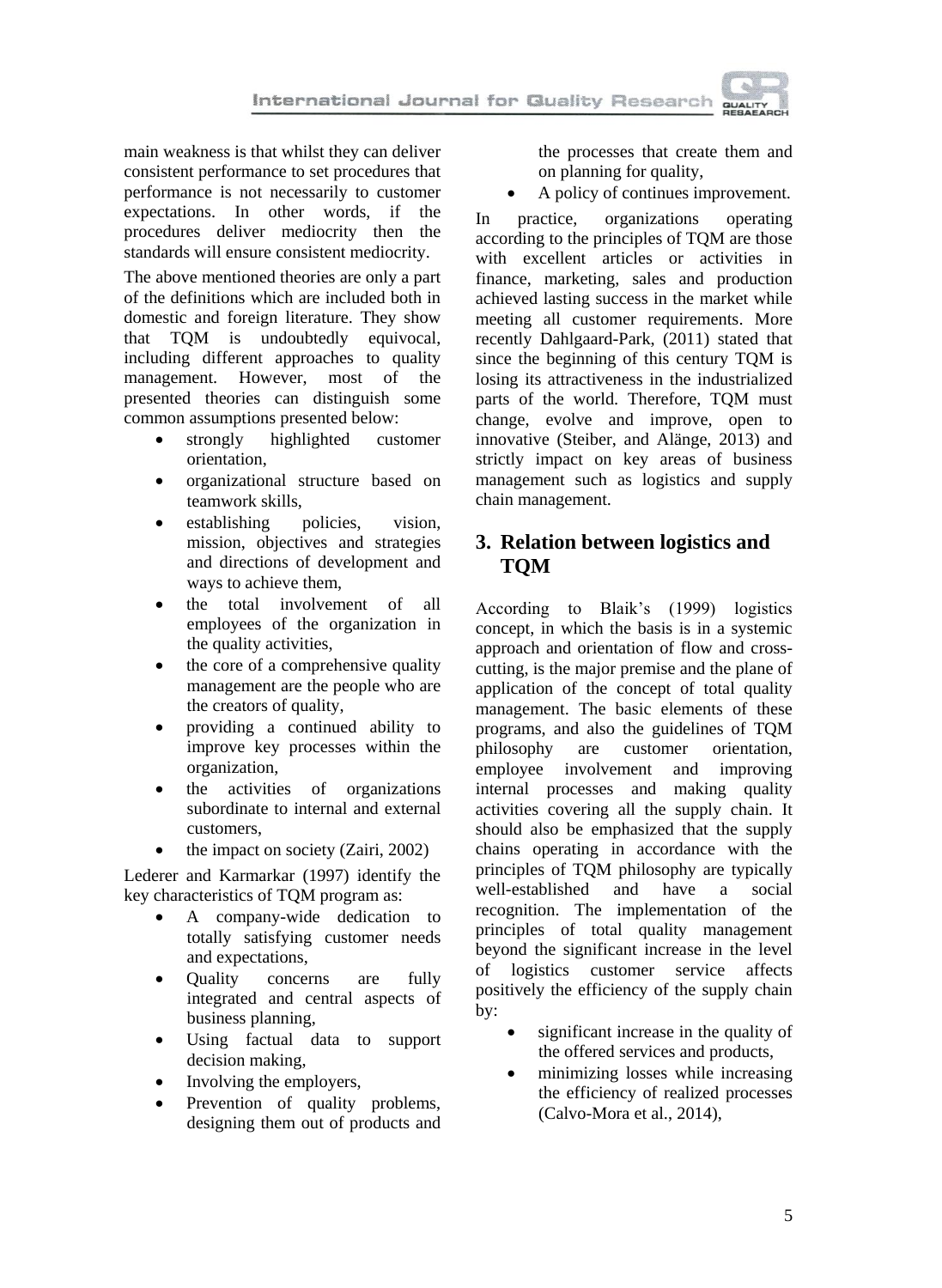International Journal for Quality Research

- use of modern quality management instruments,
- integration of the activities of individual supply chain (Wong, 1999),
- improving the competitive position,
- increase the involvement of employees.

It is worth mentioning that processes and quality of services are decisive factors for customer satisfaction. The product quality is influenced, e.g. by the handling and transportation processes. TQM concepts are gradually transferred to the field of logistics (Kopecki et al*.*, 2016).

In opinion of Nikolaidis (2013) TQM is a system approach that works backwards and forwards along the supply chain. At the heart of TQM lies the concept of a continuous improvement and "customer value". Value is delivered to the customer during the "use process", which includes all the activities that customer goes through in using a product: find, acquire, transport, use, dispose.

Furthermore, the implementation of TQM principles in the supply chain can positively affect the development of the cells and the construction of cooperation on the principles of sustainable partnerships (Bellah, et al*.*, 2013; Titov et al*.*, 2015). Relying on test results available in the literature it can be concluded that:

- the relationships between companies applying the principles of total quality management and their suppliers are long-term and enhance mutual learning processes,
- organizations applying TQM requirements put on partnerships with various actors in the supply chain,
- there is a close relationship between quality management, supply chain management and the positive results the company achieves by cooperation,

• companies should strive to integrate the principles of TQM with the strategy of supply chain management.

With that opinion agrees Ciesielski (2008) considering that between TQM and logistics there are close relationships:

- both TQM and logistics process in the supply chain are focused on the realizations of the same objectives,
- two elements are interrelated and interdependent,
- TOM affects all factors determining the smooth functioning of the logistics.

Zsidisin and Ritchie believe (2008), that to improve internal quality and capabilities, firms have invested heavily over the past decade in programs such as TQM. However, internal actions that include outbound and inbound logistics are still susceptible to issues that can cause fluctuations in effective capacity and quality. Consequently, implementing the TQM philosophy in order to improve logistics processes should have an assurance that:

- It is a philosophy that requires the total commitment of staff and management,
- The center of attention is focused on the needs of customers,
- Individual customer groups are sorted accordingly,
- The company implements the guidelines of TQM philosophy after the integration and co-operation in the supply chain has been achieved.
- It is accepted by individual supply chain,
- Quality management and logistics are mutually reinforcing and complementary, and their development is dependent of each other,
- High quality products and logistics processes for achievements possible through the implementation of TQM philosophy are the foundation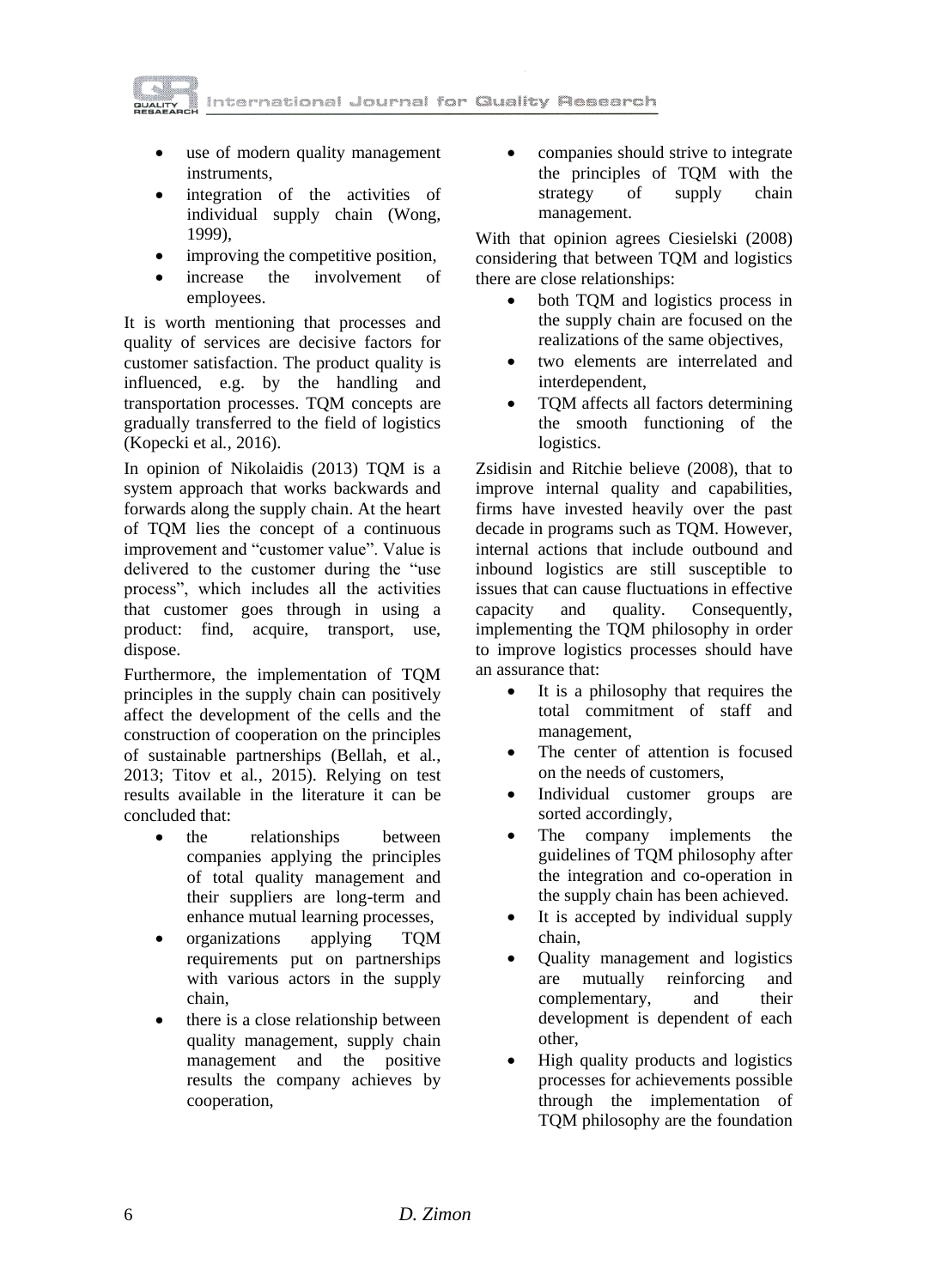of supply chain management strategies.

To sum up it can be stated that the TQM influences on improving the supply chain by creating quality in many areas (Figure 1).



**Figure 1.** TQM influence on supply chain

Chart analysis suggests that there is a multifaceted relationship between TQM and the supply chain, and its end result is to improve the logistics customer service. Vanichchinchai and Igel (2011) come to similar conclusions and recognize that there is a close relationship between TQM and supply chain management leading to improvement of all its cells. These arguments are supported by research conducted by the Talib et al. (2011) who recognize that there is a need to integrate TQM principles with supply chain management and is the basis for building lasting success of companies in the chain of supply. The authors' confirmations are reflected in the research conducted by Brah and Ying Lim (2006) which shows that TQM is the key to business strategy and is the basis for the implementation of new technologies in supply chains. In addition, TQM improves cooperations and partnerships, which affects the development of the logistics organization (Jušcius and Grigaite, 2011; Ho, 1997).

# **4. Influence of TQM on improvement of logistics processes – research results**

The subjects of the empirical studies described in this paper were to identify the influence of TQM on improvement of logistics processes in Polish and German enterprises. The research was carried from November till March 2015. Questionnaires were sent do representatives of top management to two hundred enterprises in Poland and Germany in the form of mail survey. The selection of companies was intentional, questionnaires were sent to the 200 largest Polish and German companies (ranking from 2013, http://www.lista500.polityka.pl/rankings/sho w). 31 questionnaires were successful full completed returned (the result was at 7.5%. response rate). In the study the purposeful selection of companies (manufacturing) was applied. These were large manufacturing enterprises considered as leaders in their branches. All the surveyed companies have implemented total quality management. Results are shown in Table 1.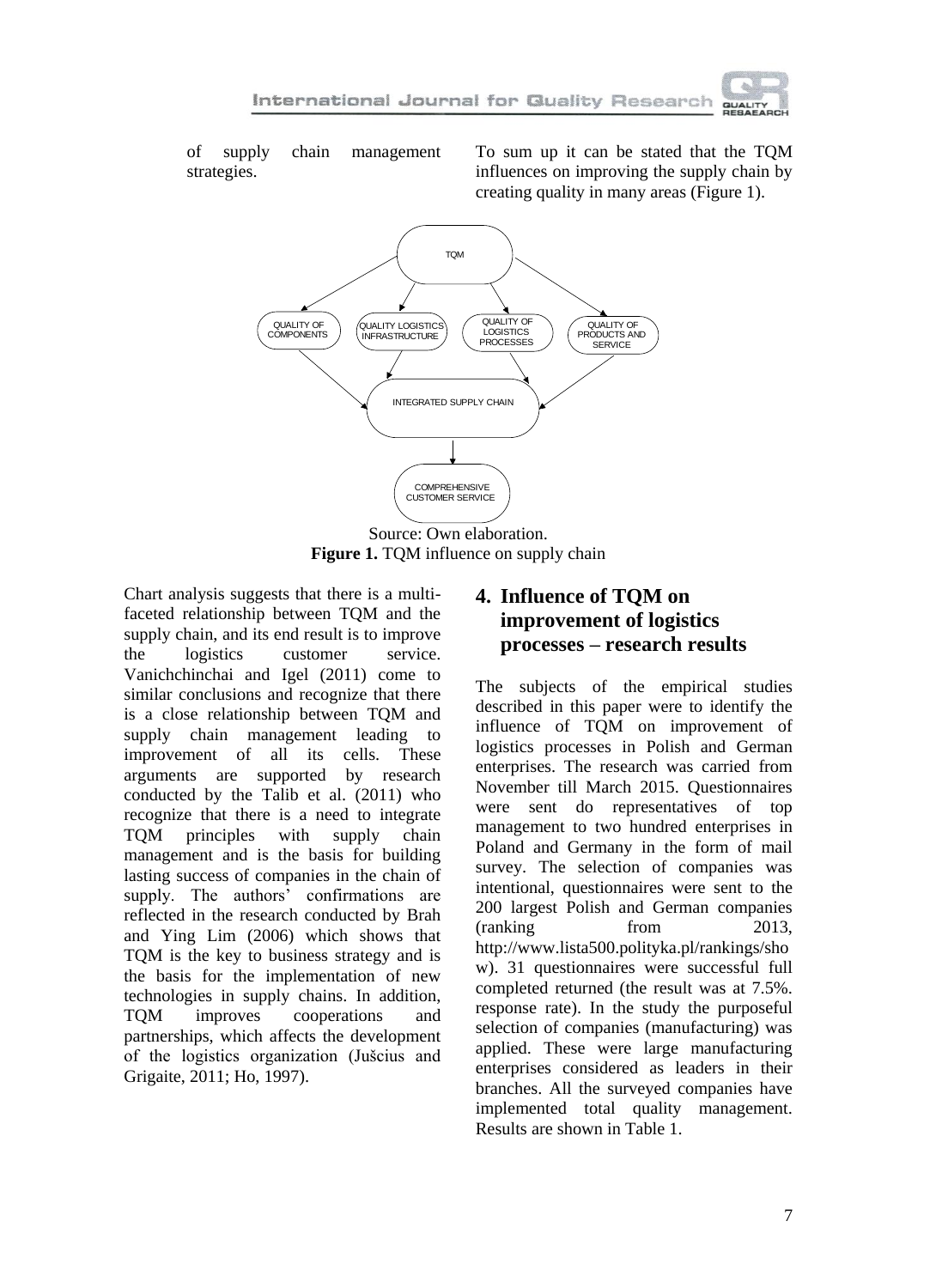

| Influence of TQM on improvement of logistics processes |                |        |                         |          |                                                       |                |
|--------------------------------------------------------|----------------|--------|-------------------------|----------|-------------------------------------------------------|----------------|
| Rate of influence                                      |                |        |                         |          |                                                       | Significance   |
| no influence                                           | little         | medium | significant             | very big | Area                                                  | Rank           |
| $\mathbf{1}$                                           | $\overline{2}$ | 3      | $\overline{\mathbf{4}}$ | 5        |                                                       |                |
|                                                        | 7%             | 23%    | 38%                     | 32%      | Improving logistics customer service                  | 10             |
|                                                        | 7%             | 32%    | 32%                     | 29%      | Closer relationships in the supply chain              | 9              |
| 6%                                                     | 26%            | 26%    | 26%                     | 16%      | Increasing of the competitiveness of the supply chain | 8              |
|                                                        |                | 23%    | 45%                     | 32%      | Sourcing of higher quality components                 | 7              |
| 3%                                                     |                | 10%    | 55%                     | 32%      | Improving cooperation with suppliers                  | 6              |
| 3%                                                     | 10%            | 23%    | 16%                     | 48%      | Minimization of inconsistencies                       | 5              |
| 25%                                                    | 7%             | 32%    | 16%                     | 10%      | Minimization of the cost of logistics processes       | 5              |
| 19%                                                    | 39%            | 26%    | 16%                     |          | Inventory minimizing                                  | 4              |
|                                                        |                | 16%    | 42%                     | 32%      | Improvement of warehouse processes                    | 3              |
|                                                        |                |        |                         |          | Streamlining of distribution processes                | $\overline{2}$ |
| 6%                                                     | 10%            | 55%    | 19%                     | 10%      |                                                       |                |

#### **Table 1.** Research results

Source: Author's research

When analyzing the research results it can be concluded that:

1) Respondents stated that the most important aspect is to streamline logistics customer service. The choice of the respondents was dictated by the fact that the chart-topping companies have similar technological potential and they can search for sources of competitive advantage in improving relationships with customers. Distribution of responses shows that the management of the company in accordance with the guidelines of TQM is in most cases (70%), a significant or very significant impact on the improvement of logistics customer service. This is due to the fact that the quality management systems put

customers and their needs in focus. Representatives of the researched organizations emphasized that the implementation of TQM principles has led to the improvement of communication with customers, increased awareness of the employees in this respect and implemented instruments for improving relationships with customers (FMEA, OFD, SERVQUAL). Similar views presents Vasic et al*.*, (2015), suggesting that TQM significantly improves the processes related to customer service and contributes to the improvement of a number of processes in the supply chain.

2) Another important area was to strengthen relationships within the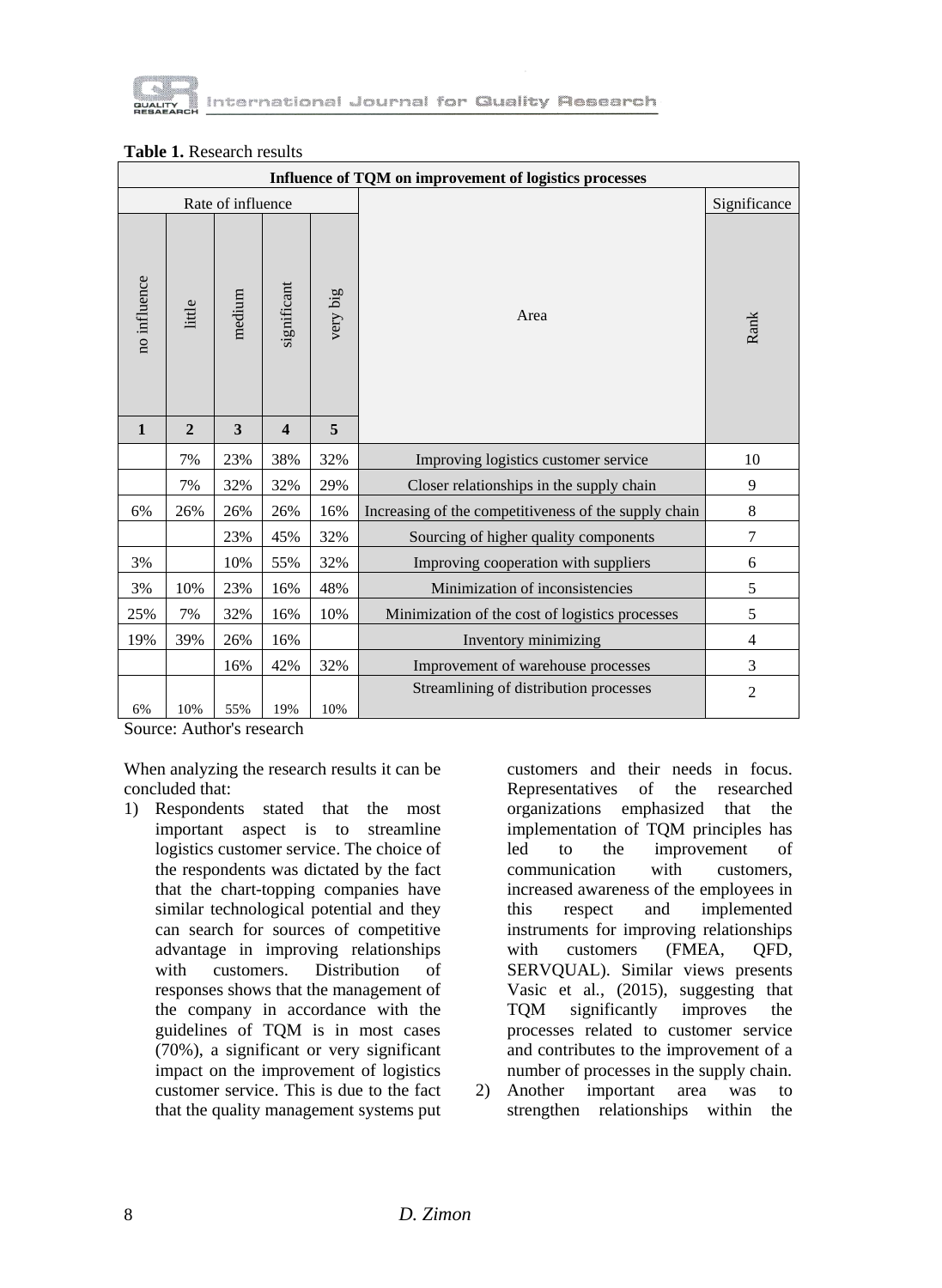International Journal for Quality Research

supply chain. Respondents stated that TQM supports the establishment and maintenance of cooperation, supports the construction of a single strategy in the area of quality and supports the development of common standards and procedures. A similar opinion can be found in the work of Faisal and Talib (2016), which shows that TQM and supply chain management are key concepts that improve the functioning of enterprises in the supply chain, however, a necessary condition to increase its efficiency is their multifaceted integration. When asked about the impact of TQM on the increase of the competitiveness of the supply chain the opinions were divided. A significant number (32%) of respondents did not notice significant relationships between these areas. On the other hand, 42% of respondents said that the philosophy of TQM affected the growth of competitive position. The answers of this group of respondents are confirmed in a study conducted by Braham and Ying Lima (2006) on a group of companies operating in logistics. The findings suggest that the implementation of the concept of TQM improves the operation of the surveyed companies on many levels and leads to increased competitiveness. Furthermore Sila et al*.*, (2006) consider that the TQM and supply chain management are two of the most important concepts that can be used by manufacturing companies to gain a competitive advantage.

3) The analysis of the results shows that TQM is a significant or very significant impact on improving the quality of components (77% of responses). The positive opinion was primarily due to the restrictive selection of suppliers, strengthening the relationships with them and passing control obligation on suppliers. The author assumptions are confirmed by the next question which shows that in 87% of the companies

greatly improved relationships with suppliers after the implementation of TQM philosophy. In addition, more than<br>half of the respondents (64%) half of the respondents  $(64%)$ considered that the implementation of TQM reported minimizing errors and inconsistencies in the implementation of the main logistics processes. Similar conclusions were reached by Vokurka and Lummus (2003), who based on the conducted research process found that TQM philosophy implemented in the supply chain leads to higher standards of product quality, minimizes errors and improves relationships with suppliers.

- 4) When analyzing the distribution of answers on the impact of TQM to minimize logistics costs it is difficult to draw firm conclusions. Part of entrepreneurs (26%) stated that by improving logistics processes and minimize errors the costs decreased. A similar number of respondents considered that the effect is partial, and that there is no effect. Quite a skeptical assessment in this regard is due to the nature of TQM philosophy, which is focused on the continuous development and follows the requirements of the customer, and does not look for savings.
- 5) When considering the impact of TQM on inventory management it can be concluded that the TQM philosophy itself has no significant impact on minimizing inventory levels, but to a large extent it improves warehouse processes (Łuczak and Wolniak, 2016).
- 6) The respondents noticed most often the average impact of TQM on streamlining distribution processes. It can be assumed that the distribution is the area where the commitment to quality is slowly slipping away from the hands of the manufacturer, therefore the influence is not significant in most cases.

In order to verify the results obtained  $\gamma$ 2 independence test was applied. On the basis of calculations it was found that: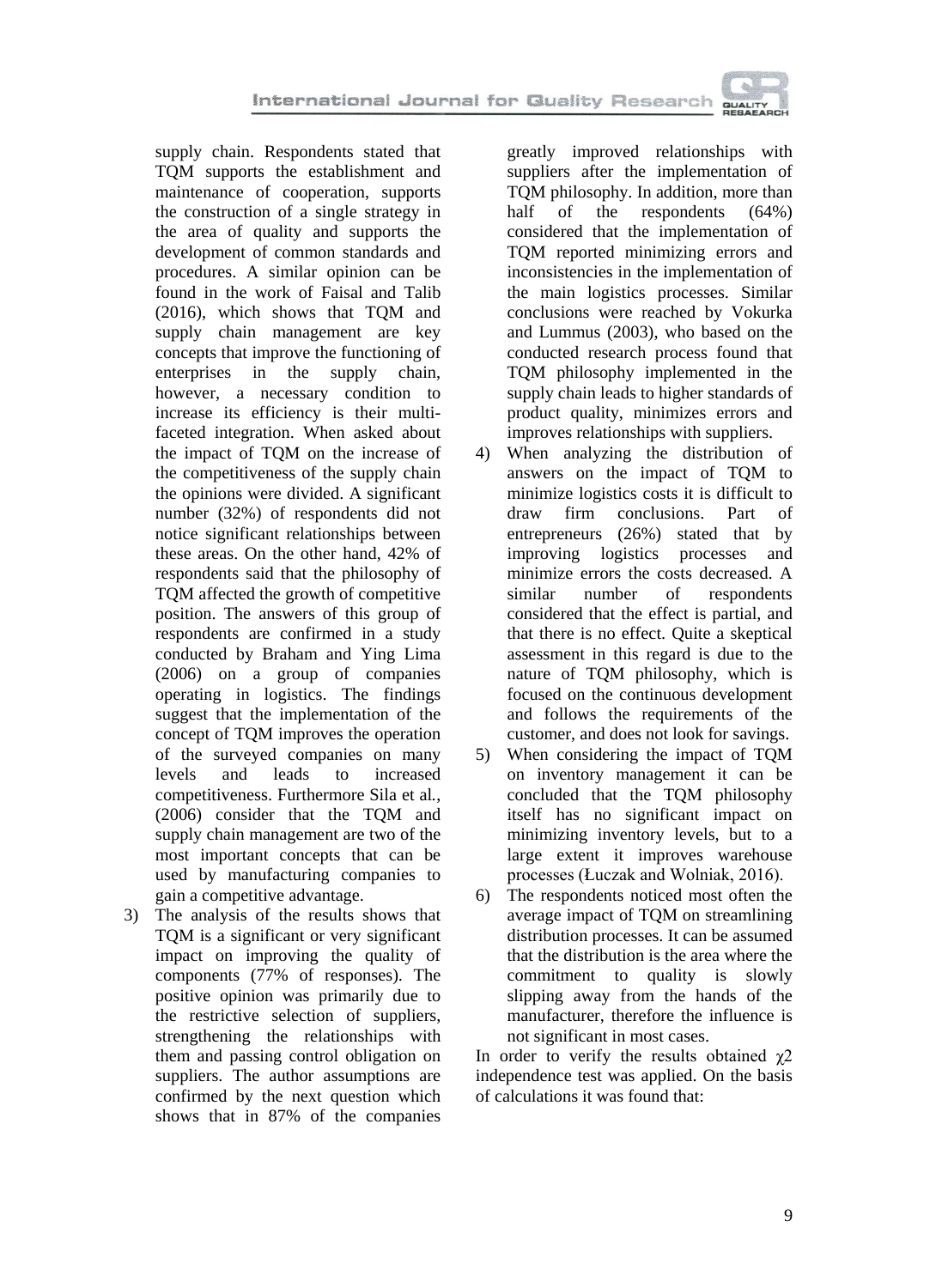

- 1) Organizations that recognize implemented TQM as a mature philosophy highly assessed the level of logistics customer service  $(p = 0.0006)$ .
- 2) Organizations that operate according to the principles of TQM philosophy for over 8 years, very well evaluate their relationships with partners in supply chain ( $p =$ 0.0058).
- 3) Organizations that operate according to the principles of TQM philosophy for two years notice a little impact of the TQM philosophy on improvement of logistics processes ( $p = 0.0055$ ).

Business representatives were also asked to indicate the extent to which TQM philosophy improves various aspects of logistics support (Figure 2).

The degree of the impact of TQM to improve logistics customer service (according to a scale of 1-negligible, 5-very large)



#### Source: Author's research **Figure 2.** The degree of the impact of TQM to improve logistics customer service

Based on the analysis of distribution of answers it can be concluded that the implementation of TQM philosophy significantly affects the improvement of logistics customer service on many of its levels. According to the respondents particularly increased effectiveness of actions in the areas of speed and timeliness of deliveries, improving forms of communication and minimizing errors. According to the author this is due to the fact

that the TQM philosophy influences the definition and improvement of operational criteria related to transportation, storage and distribution of goods, by defining instructions and procedures bench, training programs, providing the necessary resources and constant monitoring of the needs of individual customers.

The next stage of the research was to thoroughly familiarize with the opinion of respondents regarding the impact of TQM to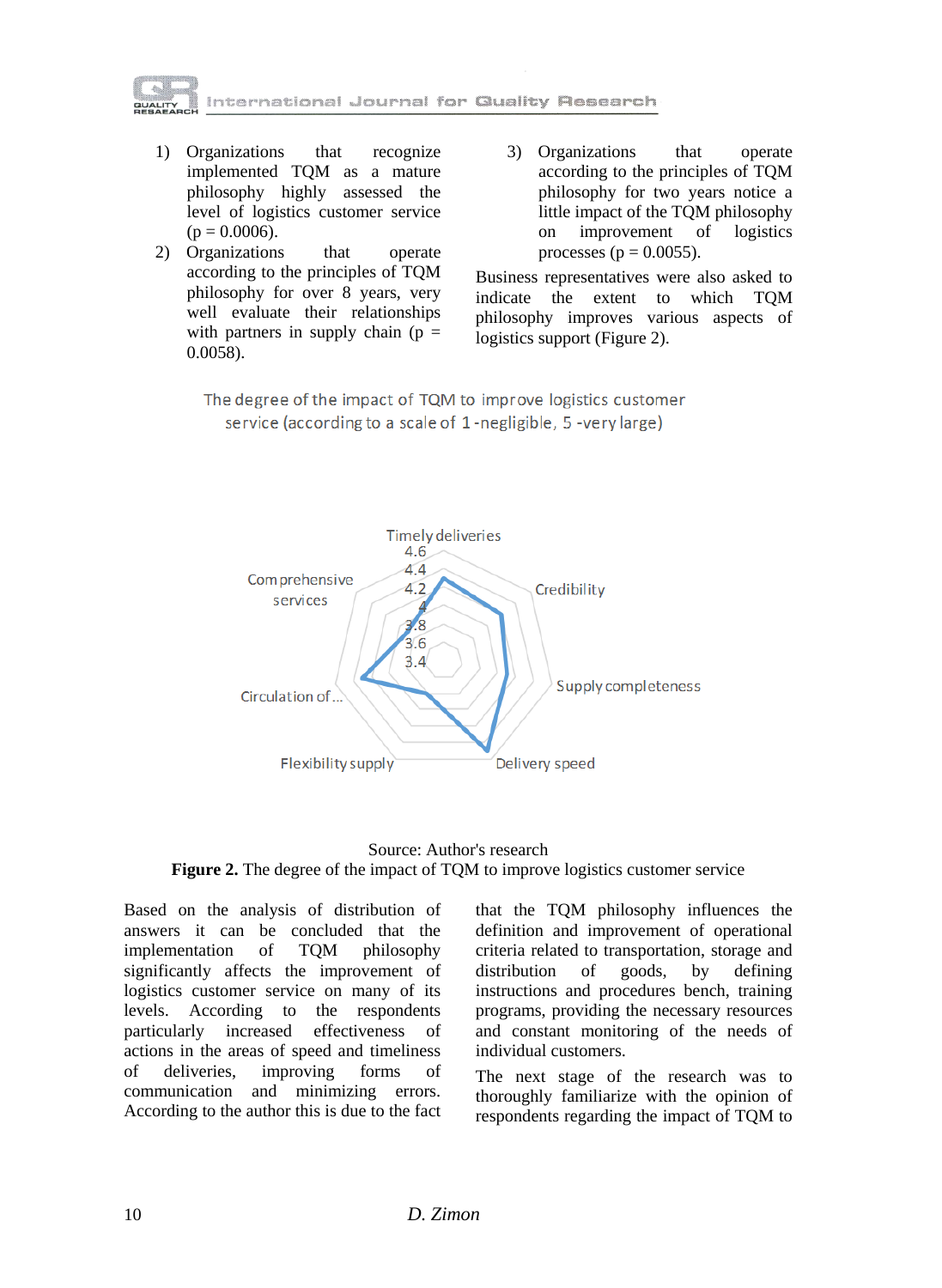improve the efficiency and effectiveness of processes carried out within the supply chain. Analysis of distribution of responses shows that the TQM philosophy has the greatest impact on the development of a strategy that is acceptable to all participants in the supply chain. It forms the basis for the implementation of quality objectives and leads to an increase involvement of the different links in the chain in efforts to improve quality and streamline our processes. According to the respondents the least impact TQM philosophy has on improving the forms of communication, presumably due to the fact that the surveyed companies communicate with customers were already well organized before they decided to operate in accordance with the provisions of TQM. Analysis of open questions also allowed, draw the following conclusions:

• TQM and logistics management is focused on achieving common

objectives, concepts are mutually reinforcing,

- Companies Implementing TQM philosophy must recognize the wide influence on supply chain partners, customers and the environment
- TQM greater or lesser extent, affects all logistic processes,
- Lack of attention to the quality destabilizes entire chain of supply.

## **5. Proposed model of total quality management in the supply chain**

Each organization and each supply chain has its own characteristics and operates under different external conditions. With this in mind, the author propose a general model of quality management in the supply chain (Figure 3), which should be enhanced with industry-specific systems and supported instruments individually matched to the implemented strategy and current needs.



**Figure 3.** Model of total quality management in the supply chain Source: Author's research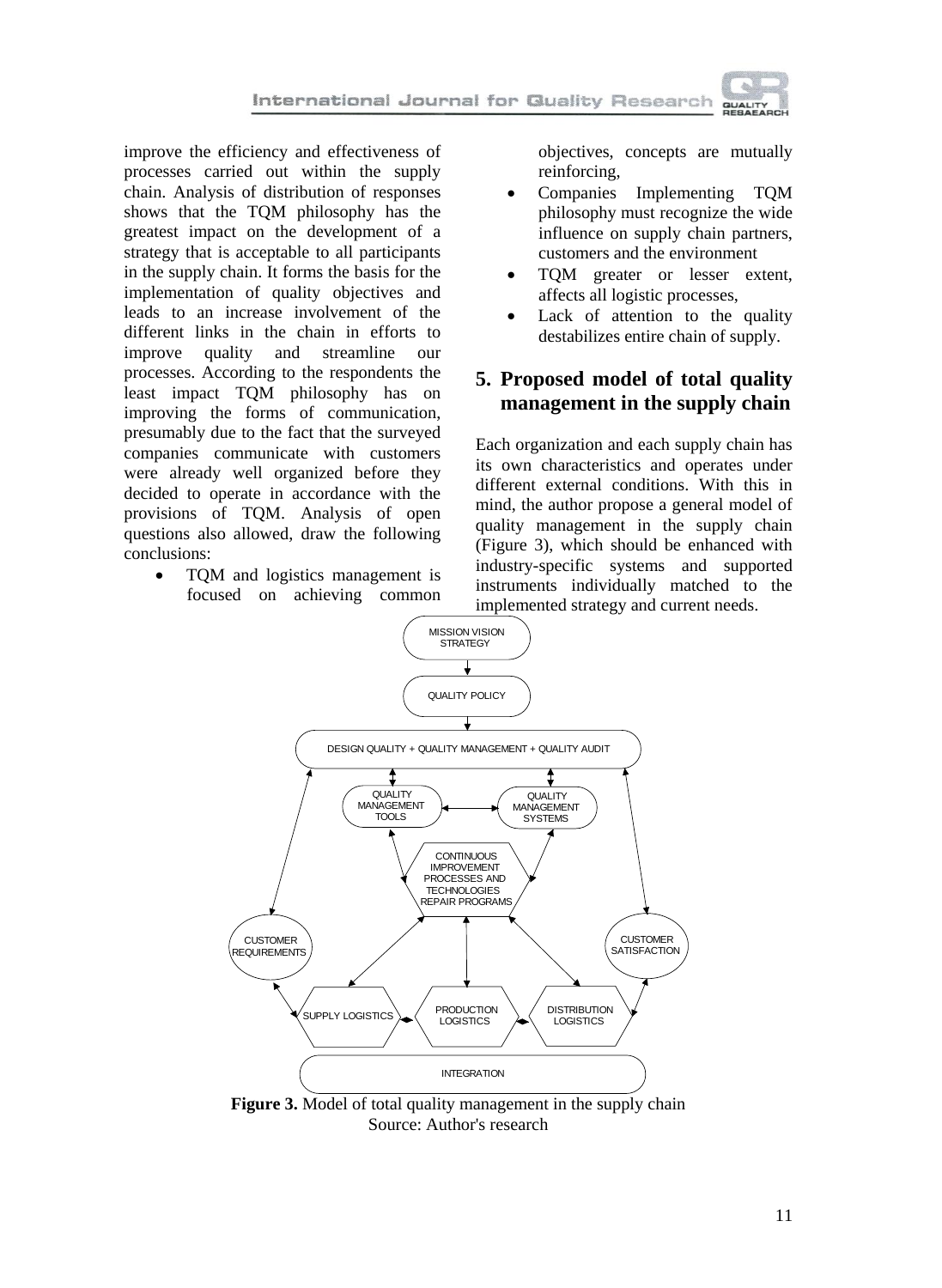

Implementation of the model in enterprises operating in the chemical industry will certainly bring number of benefits. It should be noted however, that the process of implementation of the model is relatively complicated, and companies can have some problems. To the most significant barriers should be included:

- The implementation of the model is for the company a major undertaking of innovation and investment. It requires an appropriate organizational preparations, having a wellqualified staff and a substantial commitment of the management organization.
- Integration of quality management processes with the processes of logistics technology requires high skills which is necessary to translate system requirements on occupational standards (instructions, procedures). Errors made in this area greatly reduce the effectiveness of the model.
- Maintenance and improvement of the model requires considerable funding. However, the costs should be classified as so-called costs "Good quality", which will affect later to minimize costs resulting from errors, mistakes and wastage.
- Correct implementation of the model requires a change in the mentality of both employees and management (an increase in commitment, submission to the customer, taking into account social, change of management and motivating subordinates. sustainable development) etc. It is worth noting that not all employees (especially mid-level) will be able to find they selves in a new reality.

#### **6. Conclusions**

The logistic puts the organizations in front of the new challenges. Currently, the logistics strategy should be built based on customer requirements. Implementing total quality management can be very helpful in that process. It should be emphasized that quality and logistics processes should interact with each other. The product of very high quality and very efficiently executed logistic services will not affect the instant success. Only the interaction of these elements will help the organization to function effectively in the market and attract new customers. From the research and considerations carried out in the article one may conclude that:

- There is a strong dependence between TQM and an improvement of logistics processes within the supply chain
- TOM greatly improves logistics of customer service, which is also the most important aspect to be taken into account by the respondents,
- Implementation of TOM philosophy improves relationships with suppliers, and facilitates cooperation in the supply chain,
- There are no clear conclusions on the impact of TQM on minimizing costs in logistics processes,
- 30% of representatives of organizations confirm a TQM positive impact on the growth of competitive position,
- Implementation of TQM philosophy increases a pro-quality awareness of employees and executives,
- Taking care of the quality of processes and products are an integral part of the supply chain management,
- implementation of TQM philosophy allows to create a unified concept of quality, which forms the basis of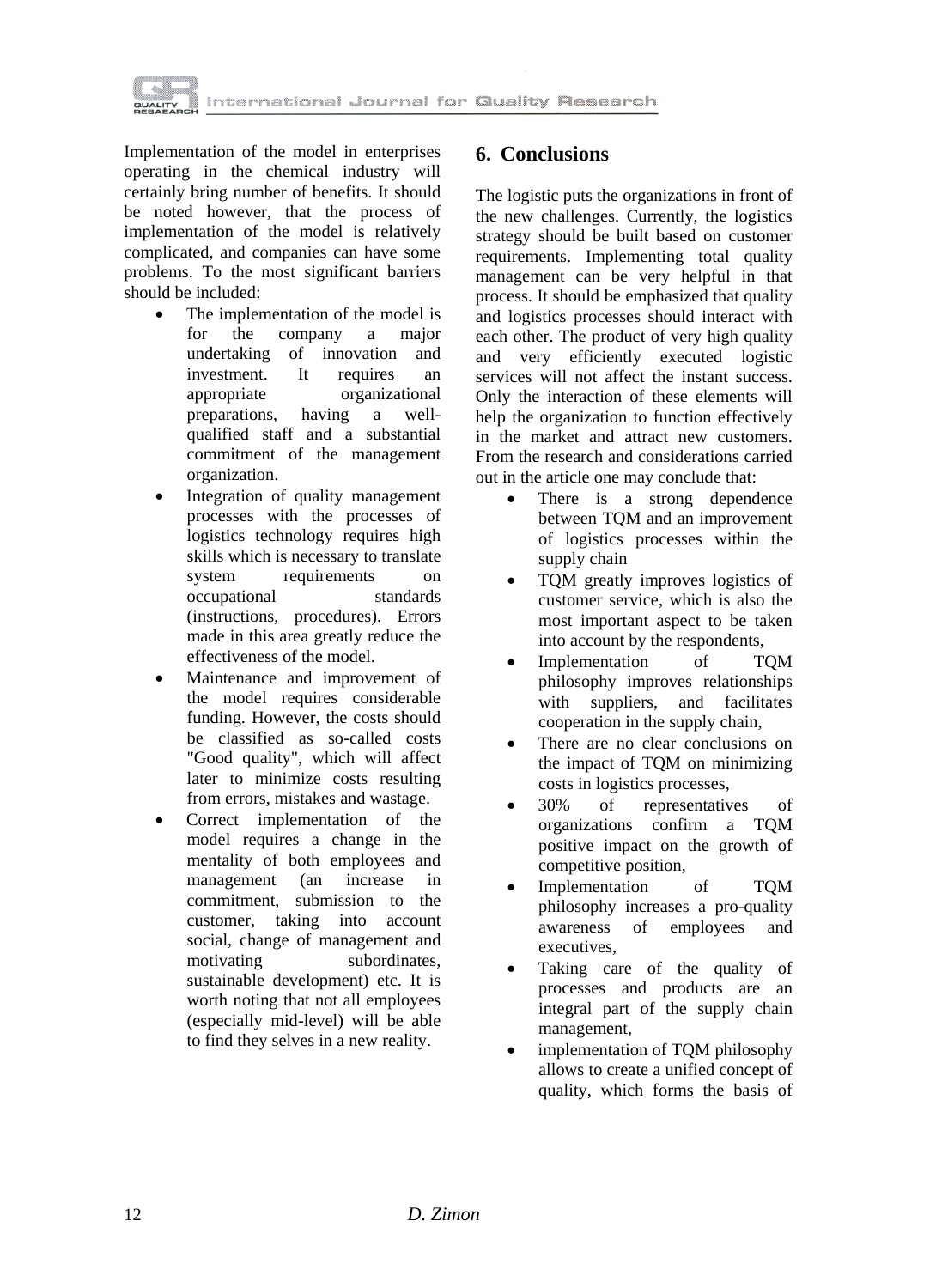efficient logistics in the supply chain,

 TQM is a continually expanding philosophy, its future is moving towards new technologies, the ethical development of customer needs, creating quality throughout the supply chain, improving the forms of communication, sustainability and working out finer relationships with suppliers.

To sum up, it is worth noting that the development of logistics and supply chain management should go hand in hand with the development of TQM philosophy. In managing logistics processes, there are significant areas to create quality, thus increasing customer value.

In addition, TQM philosophy should evolve in the direction of:

- Effective and efficient management of technology,
- Comprehensive approach to supply chain management,
- Ethics shaping customer needs.
- Greater emphasis on the idea of sustainable development.

Research presented in the publication will be continued by the author and focused on establishing relations and links between the concepts of quality management, logistics processes and the development of technology and sustainable development.

### **References:**

- Al-Dhaafri, H. S., & Al-Swidi, A. (2016). The impact of total quality management and entrepreneurial orientation on organizational performance. *International Journal of Quality & Reliability Management*, *33*(5), 597-614. http://dx.doi.org/10.1108/IJQRM-03-2014-0034
- Bagad, V, (2008), *Total Quality Management*, TPC, Indie.
- Bellah, J., Zelbst, P. J., & Green Jr, K. W. (2013). Unique TQM practices and logistics performance. *International Journal of Productivity and Quality Management*, *12*(1), 61-76. http://dx.doi.org/10.1504/IJPQM.2013.054863
- Blaik, P. (1999), *Logistics,* PWE, Warszawa.
- Brah, S. A., & Ying Lim, H. (2006). The effects of technology and TQM on the performance of logistics companies. *International Journal of Physical Distribution & Logistics Management*, *36*(3), 192-209. http://dx.doi.org/10.1108/09600030610661796
- Brown, A. (2013). Quality: where have we come from and what can we expect? *The TQM Journal*, *25*(6), 585-596. http://dx.doi.org/10.1108/TQM-04-2013-0045
- Calvo-Mora, A., Ruiz-Moreno, C., Picón-Berjoyo, A., & Cauzo-Bottala, L. (2014). Mediation effect of TQM technical factors in excellence management systems. *Journal of Business Research*, *67*(5), 769-774. http://dx.doi.org/10.1016/j.jbusres.2013.11.042
- Ciesielski, M. (2008). *Instruments supply chain management*. PWE, Warszawa.
- Coleman, S., & Douglas, A. (2003). Where next for ISO 9000 companies? *The TQM Magazine*, *15*(2), 88-92. http://dx.doi.org/10.1108/09544780310461099
- Dahlgaard-Park, S. M. (2011). The quality movement: Where are you going? *Total Quality Management & Business Excellence, 22*(5), 493-516. http://dx.doi.org/10.1080/ 14783363.2011.578481
- Fawcett, P. (2000), *Managing passenger logistics: the comprehensive guide to people and transport*. London: Kogan Page Publishers.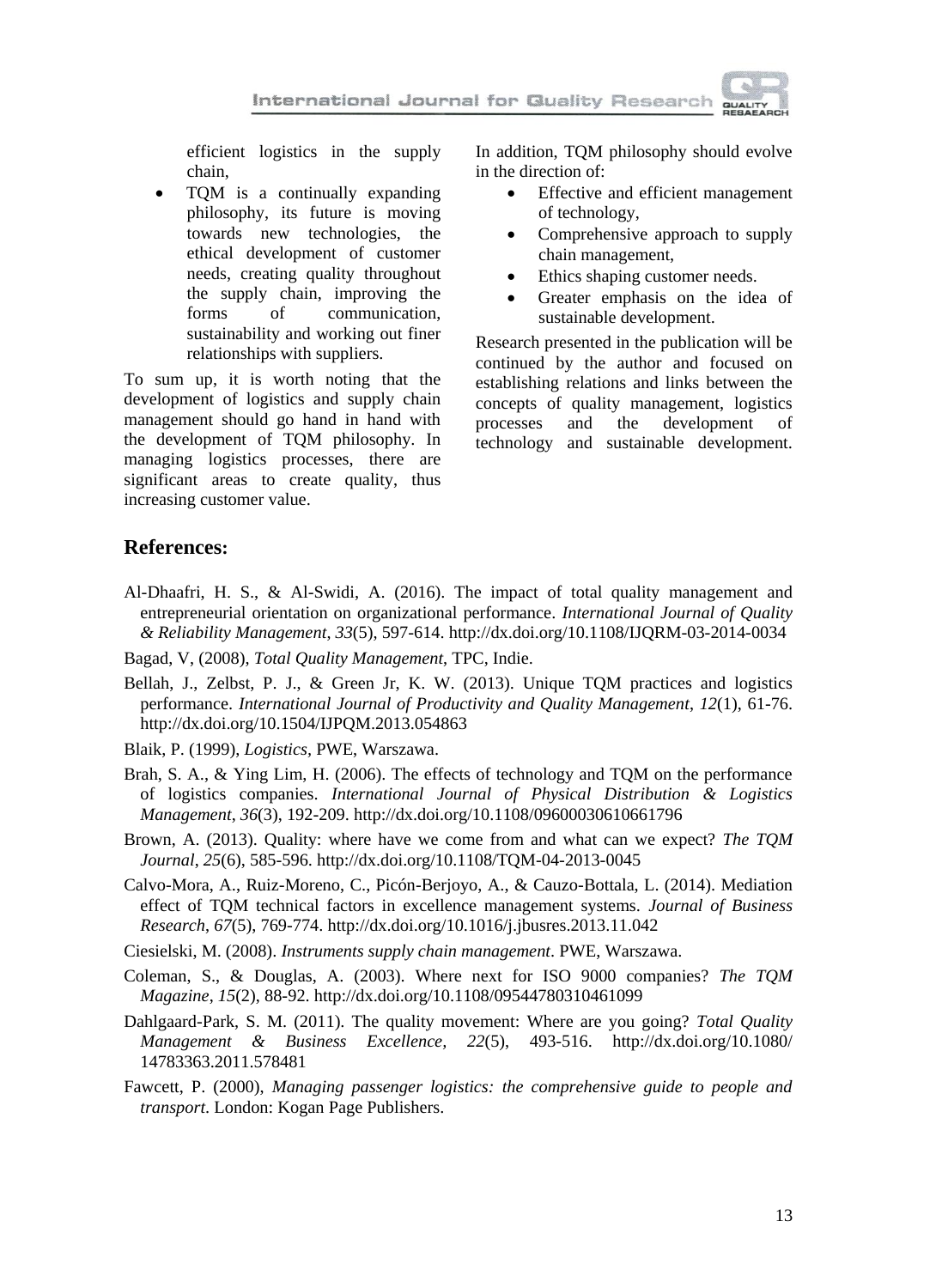

- Faisal, M. N., & Talib, F. (2016). Implementing traceability in Indian food-supply chains: An interpretive structural modeling approach. *Journal of Foodservice Business Research*, *19*(2), 171-196. Retrieved from http://www.tandfonline.com/toc/wfbr20/current
- Fuentes, M. M. F., Montes, F. J. L., & Fernández, L. M. M. (2006). Total quality management, strategic orientation and organizational performance: the case of Spanish companies. *Total Quality Management & Business Excellence*, *17*(3), 303-323. http://dx.doi.org/10.1080/ 14783360500451358
- García-Bernal, J., & García-Casarejos, N. (2014). Economic analysis of TQM adoption in the construction sector. *Total Quality Management & Business Excellence*, *25*(3-4), 209-221. http://dx.doi.org/10.1080/14783363.2012.728848
- Hietschold, N., Reinhardt, R., & Gurtner, S. (2014). Measuring critical success factors of TQM implementation successfully–a systematic literature review. *International Journal of Production Research*, *52*(21), 6254-6272.<http://dx.doi.org/10.1080/00207543.2014.918288>
- Ho, S. K. (1997). Are ISO 9000 and TQM routes for logistics excellence?. *Logistics Information Management*, *10*(6), 275-283. http://dx.doi.org/10.1108/09576059710187401
- Jušcius, V., & Grigaite, V. (2011). Relationship marketing practice in Lithuanian logistics organizations. *Baltic Journal of Management*, *6*(1), 71-88. http://dx.doi.org/10.1108/ 17465261111100879
- Kopecki, T., Bakunowicz, J., & Lis, T. (2016). Post-critical deformation states of composite thin-walled aircraft load-bearing structures. *Journal of Theoretical and Applied Mechanics*, *54*(1), 195-204. http://dx.doi.org/10.15632/jtam-pl.54.1.195
- Lederer, J., & Karmarkar, S. (1997), *The practice of quality managemen.* Boston: Kluwer Academic Publishers.
- Luburić, R. (2012). Synergistic effects of total quality management and Operational risk management in central banks. *International Journal for Quality Research*, *4*(6), 381-388. Retrieved from http://www.ijqr.net/
- Łuczak, J., & Wolniak, R. (2016). Integration of quality, environment and safety management systems in a foundry. *Metalurgija*, *55*(4), 843-845. Retrieved from http://*hrcak.srce.hr/*
- Mitreva, E., Nikolov, E., & Nikolova, B. (2016). Application of Total Quality Management (TQM) in the Macedonian Railways Transport in the Republic of Macedonia. *Quality-Access to Success*, *17*(151), 55. Retrieved from http://www.srac.ro/calitatea/en/
- Mohanty, P., & Lakhe, R. (2008), *TQM in the Service Sector*. Mumbai: Jaico Publishing House.
- Nikolaidis, Y. (2013*). Quality Management in Reverse Logistics*. London: Springer, London.
- Philip, G., & McKeown, I. (2004). Business transformation and organizational culture:: The role of competency, IS and TQM. *European Management Journal*, *22*(6), 624-636. http://dx.doi.org/10.1016/j.emj.2004.09.026
- Sabet, E., Adams, E., & Yazdani, B. (2014). Quality management in heavy duty manufacturing industry: TQM vs. Six Sigma. *Total Quality Management & Business Excellence*, *27*(1-2), 1- 11. http://dx.doi.org/10.1080/14783363.2014.972626
- Sila, I., Ebrahimpour, M., & Birkholz, C. (2006). Quality in supply chains: an empirical analysis. *Supply Chain Management: An International Journal*, *11*(6), 491-502. http://dx.doi.org/10.1108/13598540610703882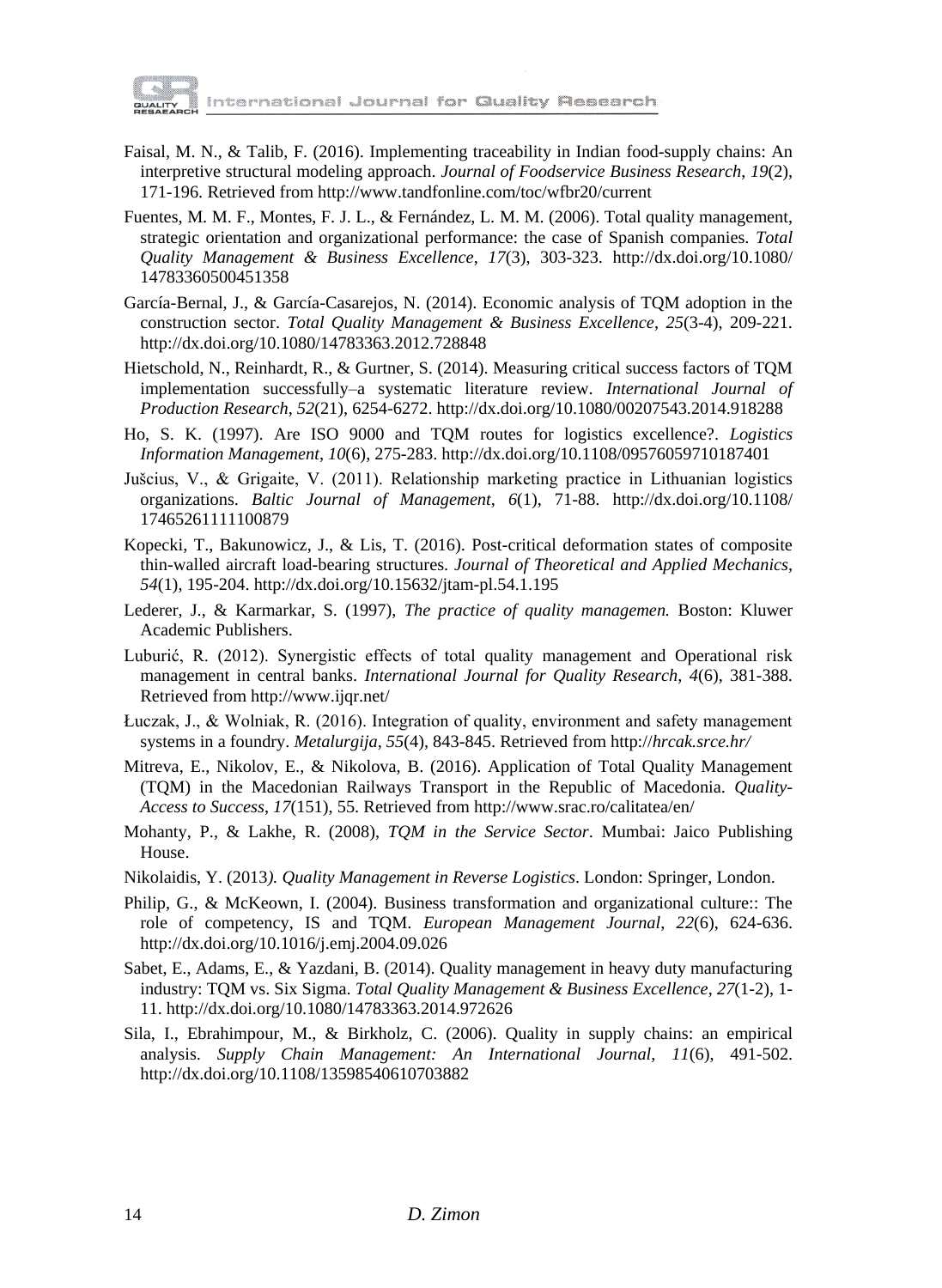

- Steiber, A., & Alänge, S. (2013). Do TQM principles need to change? Learning from a comparison to Google Inc. *Total Quality Management & Business Excellence*, *24*(1-2), 48- 61. http://dx.doi.org/10.1080/14783363.2012.733256
- Talib, F., Rahman, Z., & Qureshi, M. N. (2011). A study of total quality management and supply chain management practices. *International Journal of Productivity and Performance Management*, *60*(3), 268-288. http://dx.doi.org/10.1108/17410401111111998
- Titov, S., Nikulchev, E., & Bubnov, G. (2015). Learning Practices as a Tool for Quality Costs Reduction in Construction Projects. *Quality-Access to Success*, *16*(149), 68. Retrieved from http://www.srac.ro/calitatea/en/
- Vanichchinchai, A., & Igel, B. (2011). The impact of total quality management on supply chain management and firm's supply performance. *International Journal of Production Research*, *49*(11), 3405-3424. http://dx.doi.org/10.1080/00207543.2010.492805
- Vasić, M., Potkonjak, A., Stanojević, D., & Dimitrijević, M. (2015). Quality implications on the business of logistic companies. *Journal of Applied Engineering Science*, *13*(2), 87-92. http://dx.doi.org/10.5937/jaes13-8389
- Veeke, H. P., Ottjes, J. A., & Lodewijks, G. (2008). *The Delft systems approach: Analysis and design of industrial systems*. Springer Science & Business Media.
- Vokurka, R. J., Lummus, R. R. (2003). Supply Chain Management: Better Supply Chains With Baldrige. *Quality Progress*, *36*(4), 51-57.
- Wong, A. (1999). Total quality management in the construction industry in Hong Kong: A supply chain management perspective. *Total Quality Management*, *10*(2), 199-208. http://dx.doi.org/10.1080/0954412997956
- Zairi, M. (2002). Beyond TQM implementation: the new paradigm of TQM sustainability. *Total Quality Management*, *13*(8), 1161-1172. http://dx.doi.org/10.1080/ 09544120200000011
- Zelbst, P. J., Green Jr, K. W., Abshire, R. D., & Sower, V. E. (2010). Relationships among market orientation, JIT, TQM, and agility. *Industrial Management & Data Systems*, *110*(5), 637-658. http://dx.doi.org/10.1108/02635571011044704
- Zimon, D. (2015). Impact of the implementation of quality management system on operating cost for small and medium-sized business organizations affiliated to a purchasing group. *International Journal for Quality Research*, *1*(9), 551-564. Retrieved from http://www.ijqr.net/
- Zimon, D. (2016a). A Role of Quality in Creating a Green Supply Chain. *Quality-Access to Success*, *17*(151), 60. Retrieved from http://www.srac.ro/calitatea/en/
- Zimon, D. (2016b). Influence of Quality Management System on Improving Processes in Small and Medium-Sized Organizations. *Quality-Access to Success*, *17*(150), 61. Retrieved from http://www.srac.ro/calitatea/en/
- Zimon, D., Gajewska, T., & Bednárová, L. (2016). An Influence of Quality Management System for Improvement of Logistics Distribution. *Quality-Access to Success*, *17*(155), 68- 70. Retrieved from http://www.srac.ro/calitatea/en/
- Zsidisin, A., & Ritchie, B. (2008), *Supply chain risk: a handbook of assessment, management, and performance*. New York, NY: Springer.